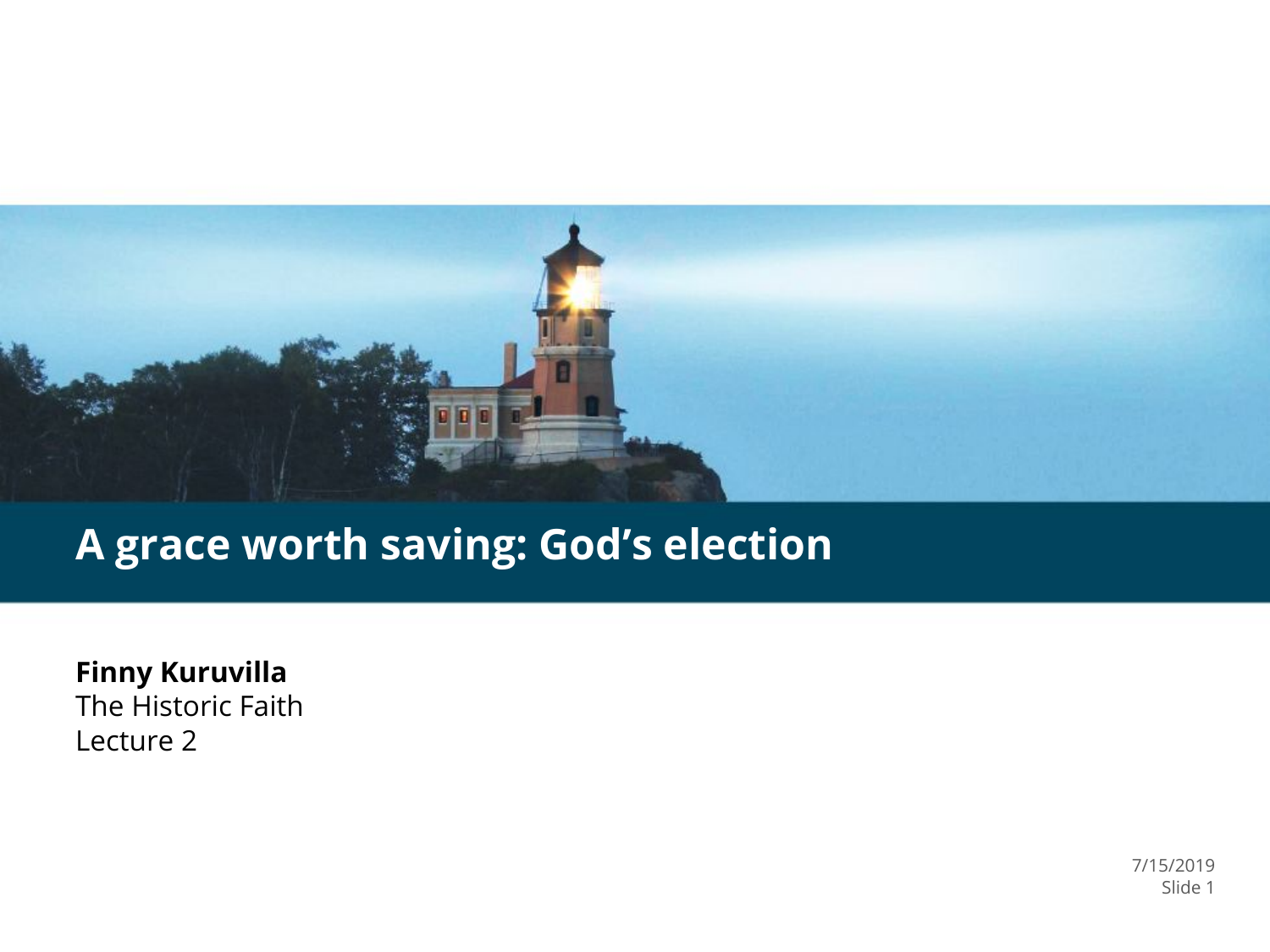## **Election: conditional or unconditional?**

The word election simply means "choice."

A very important debate concerns God's choices—are they unconditional or are they conditional?

When God chooses, what is He looking for? Height? Size? Morality? Faith? Works? Or is it according to His pleasure for unknowable reasons to us?

"For you are a holy people to the Lord your God, and the Lord has chosen you to be a people for Himself, a special treasure above all the peoples who are on the face of the earth." (Deut 14:2)

The nickname you often hear for Israel is…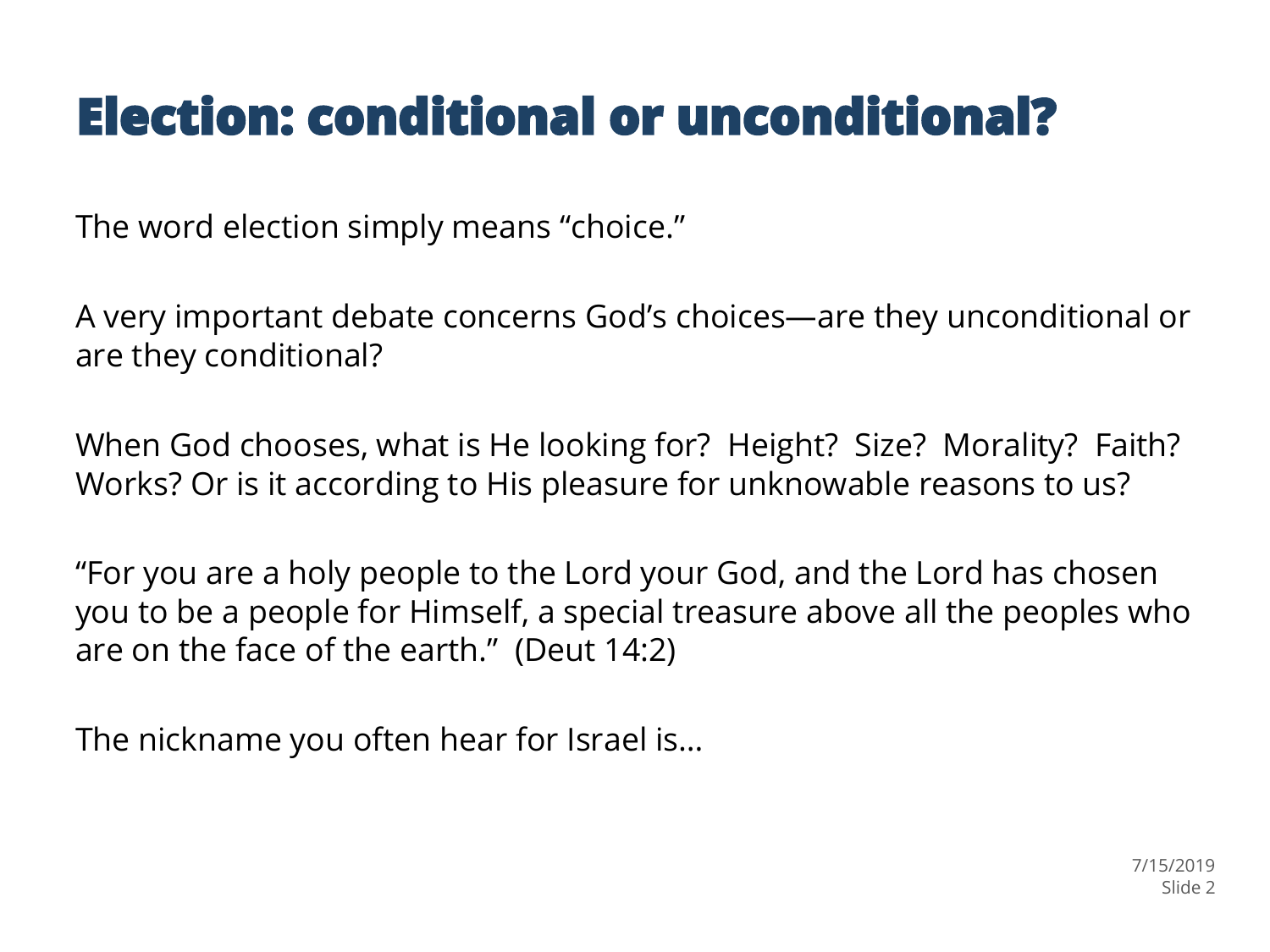#### **More examples**

Moreover He rejected the tent of Joseph, And did not choose the tribe of Ephraim, But chose the tribe of Judah. (Psalm 78:67-68)

What about Jonah? Why did God choose him?

Calvin surveys verses like these in pp. 926-930 (McNeill ed.) and concludes that predestination is unconditional.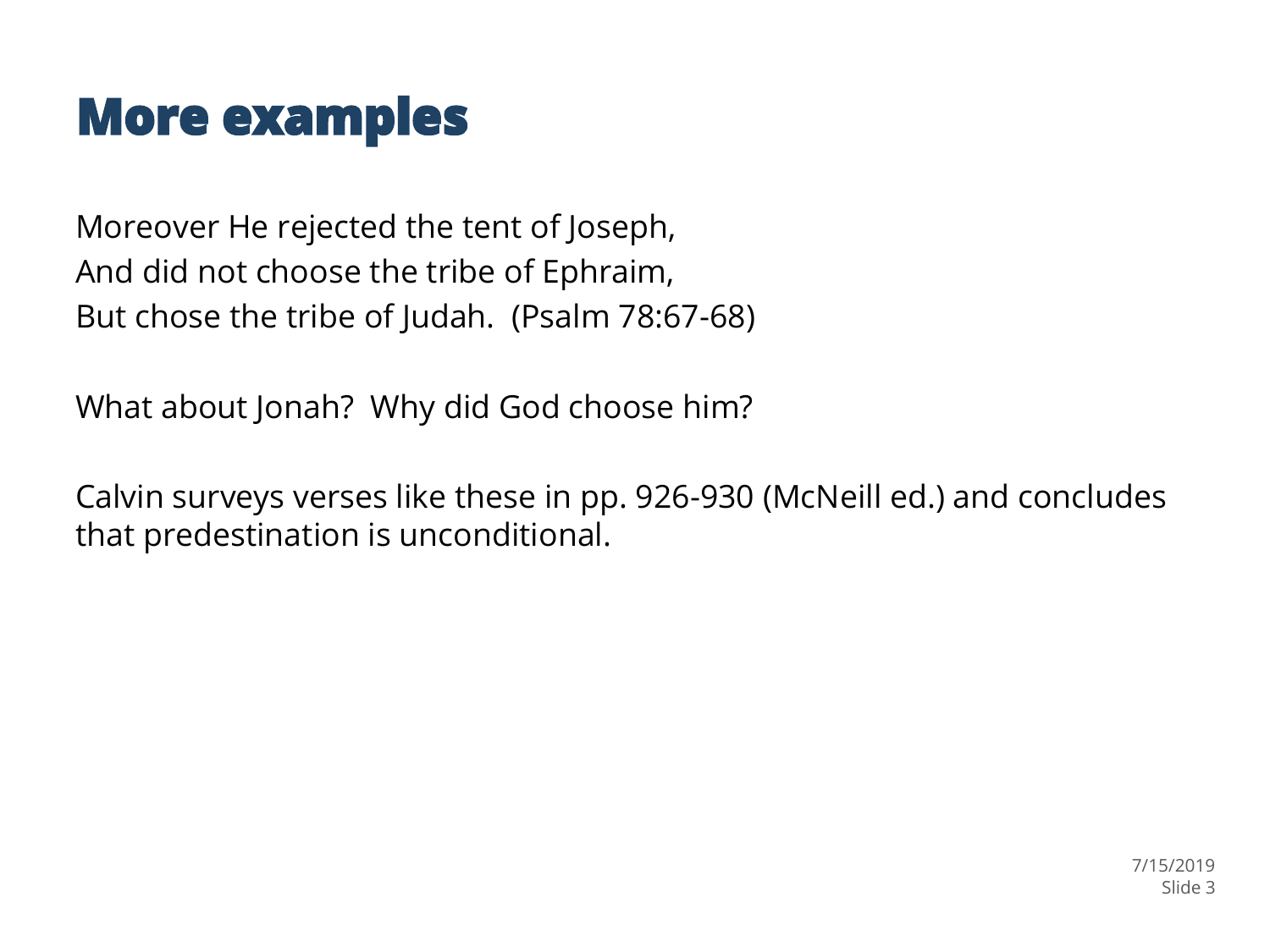## **Matthew 22:1-14 (NKJV)**

And Jesus answered and spoke to them again by parables and said: 2 "The kingdom of heaven is like a certain king who arranged a marriage for his son, 3 and sent out his servants to call those who were invited to the wedding; and they were not willing to come. 4 Again, he sent out other servants, saying, 'Tell those who are invited, "See, I have prepared my dinner; my oxen and fatted cattle are killed, and all things are ready. Come to the wedding." ' 5 But they made light of it and went their ways, one to his own farm, another to his business. 6 And the rest seized his servants, treated them spitefully, and killed them. 7 But when the king heard about it, he was furious. And he sent out his armies, destroyed those murderers, and burned up their city. 8 Then he said to his servants, 'The wedding is ready, but those who were invited were not worthy. 9 Therefore go into the highways, and as many as you find, invite to the wedding.' 10 So those servants went out into the highways and gathered together all whom they found, both bad and good. And the wedding hall was filled with guests.

11 "But when the king came in to see the guests, he saw a man there who did not have on a wedding garment. 12 So he said to him, 'Friend, how did you come in here without a wedding garment?' And he was speechless. 13 Then the king said to the servants, 'Bind him hand and foot, take him away, and cast him into outer darkness; there will be weeping and gnashing of teeth.' 7/15/2019

Slide 4

14 "For many are called, but few are chosen."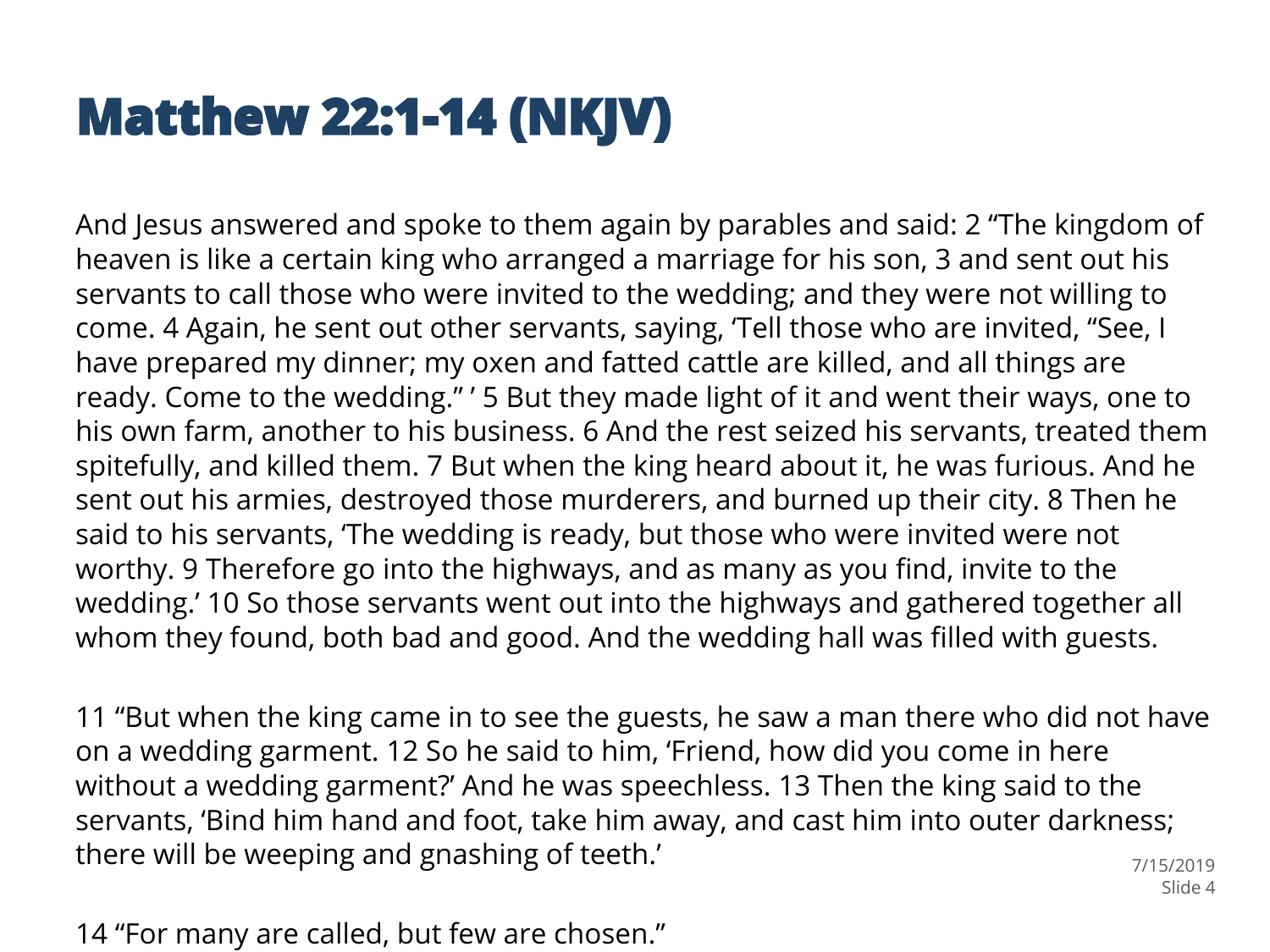### **Book recommendation**



7/15/2019 Slide 5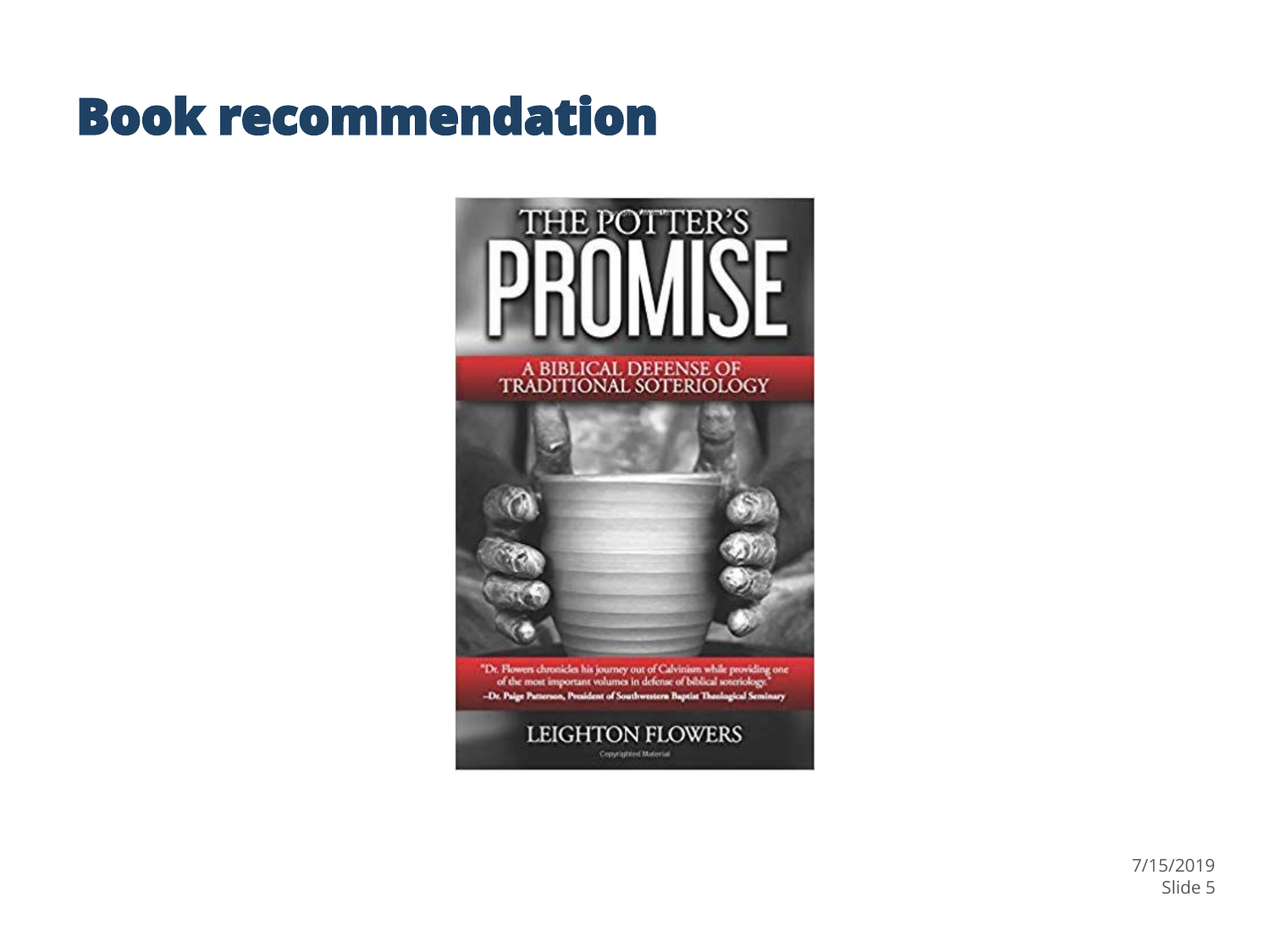# This parable is mostly straightforward

- The king represents…
- God
- The wedding feast represents…
- eternal life
- The first nation represents...
- **Israel**
- The servants represents…
- prophets
- The clothes represent…
- righteousness / putting on Christ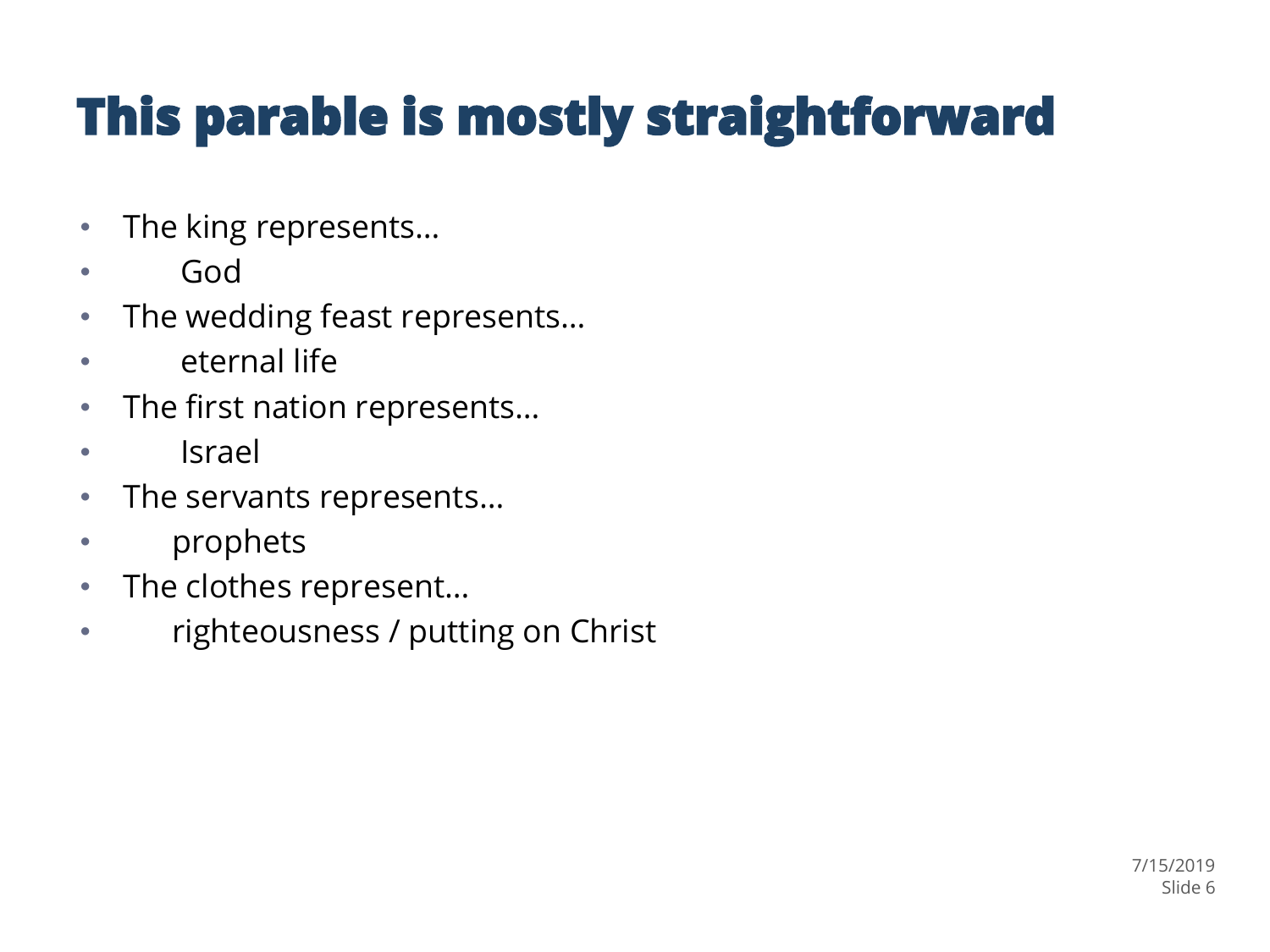### There are three choices in this passage!

- 1. Choosing messengers to send out invitations
- 2. Choosing to send messengers to his own country first, then others.
- 3. Choosing to allow only properly clothed guests into the wedding feast

The first two choices look "unconditional" as far as we can tell.

Do we then assume that God's choices about salvation are unconditional? This was Calvin's unwarranted leap.

The final choice (#3) is conditional!

We cannot assume that if some of God's choices are unconditional (as far as we can tell), that all of them are.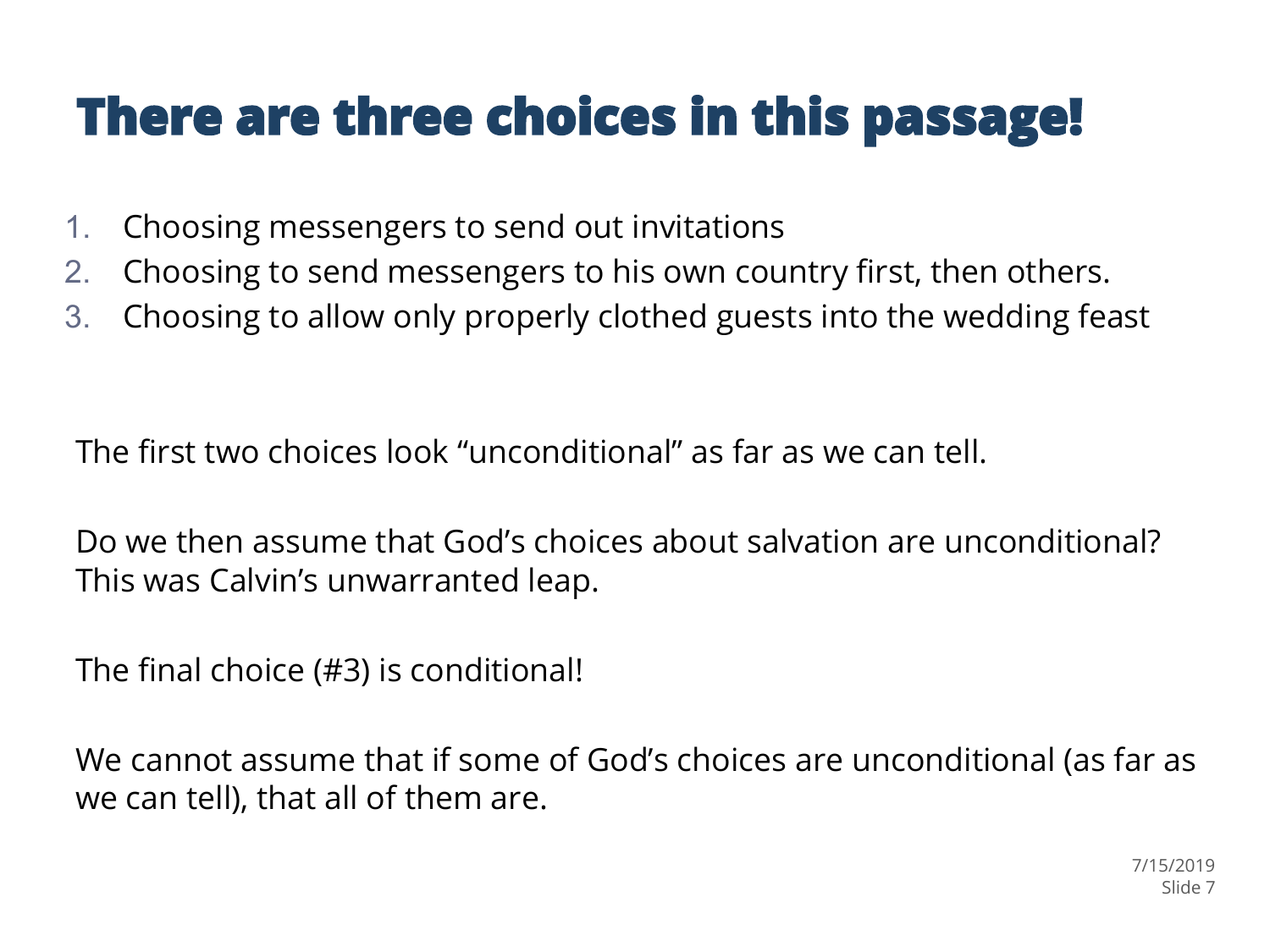### Not all of God's choices are to save or damn forever

- 1. Choosing messengers to send out invitations
- 2. Choosing to send messengers to his own country first, then others.
- 3. Choosing to allow only properly clothed guests into the wedding feast

Which is the above choices are to save or damn forever?

The first choice is "election to service"!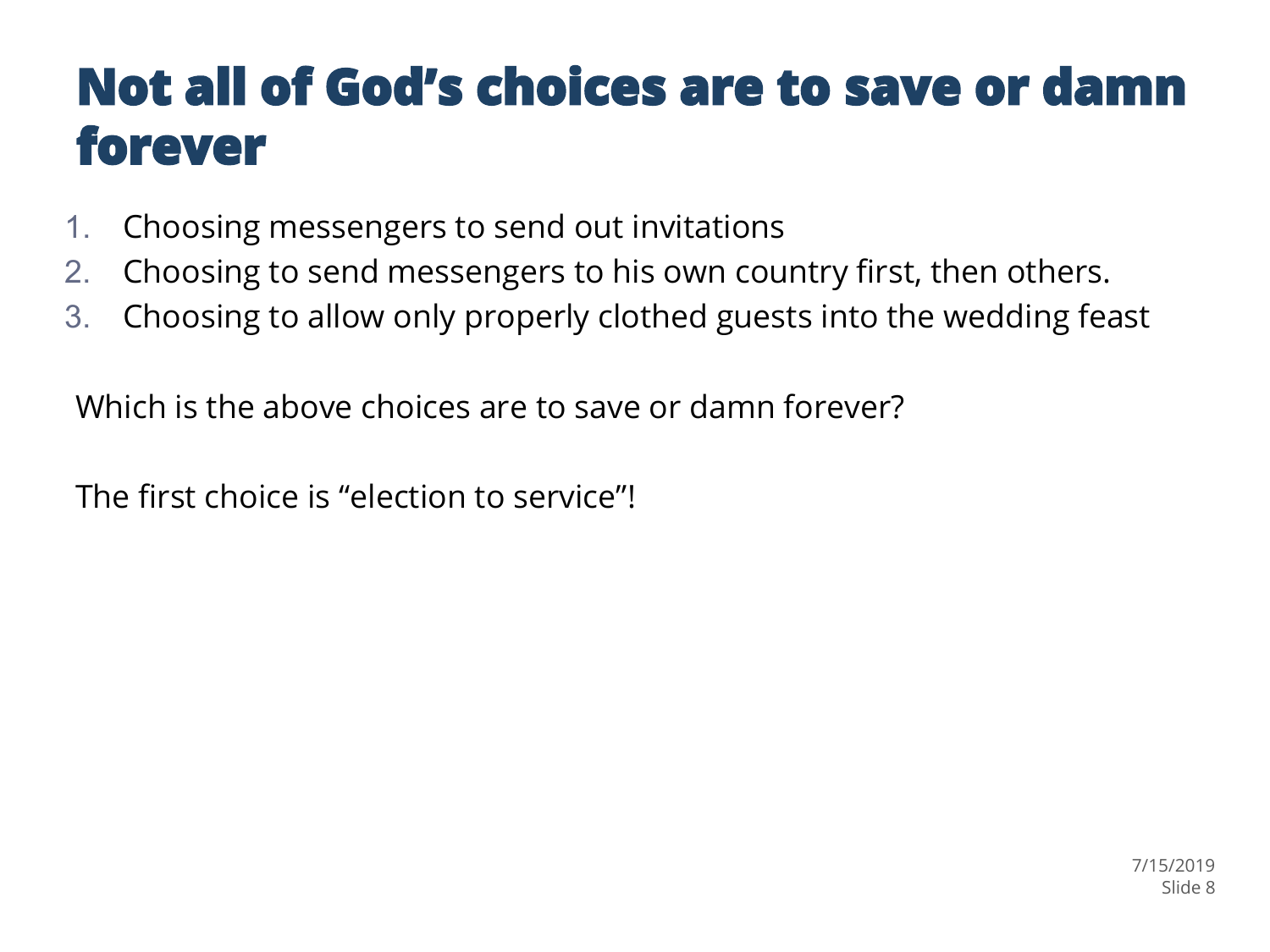### **Take-homes from Lecture 2**

- 1. Some of God's choices are unconditional and some are conditional. Only the context and Scripture can tell us which.
- 2. Matthew 22:1-14 is a beautiful parable that highlights the riches of God's choices.
- 3. Not all of God's choices (elections) are to save or damn eternally. God can choose people to carry out a ministry or a purpose.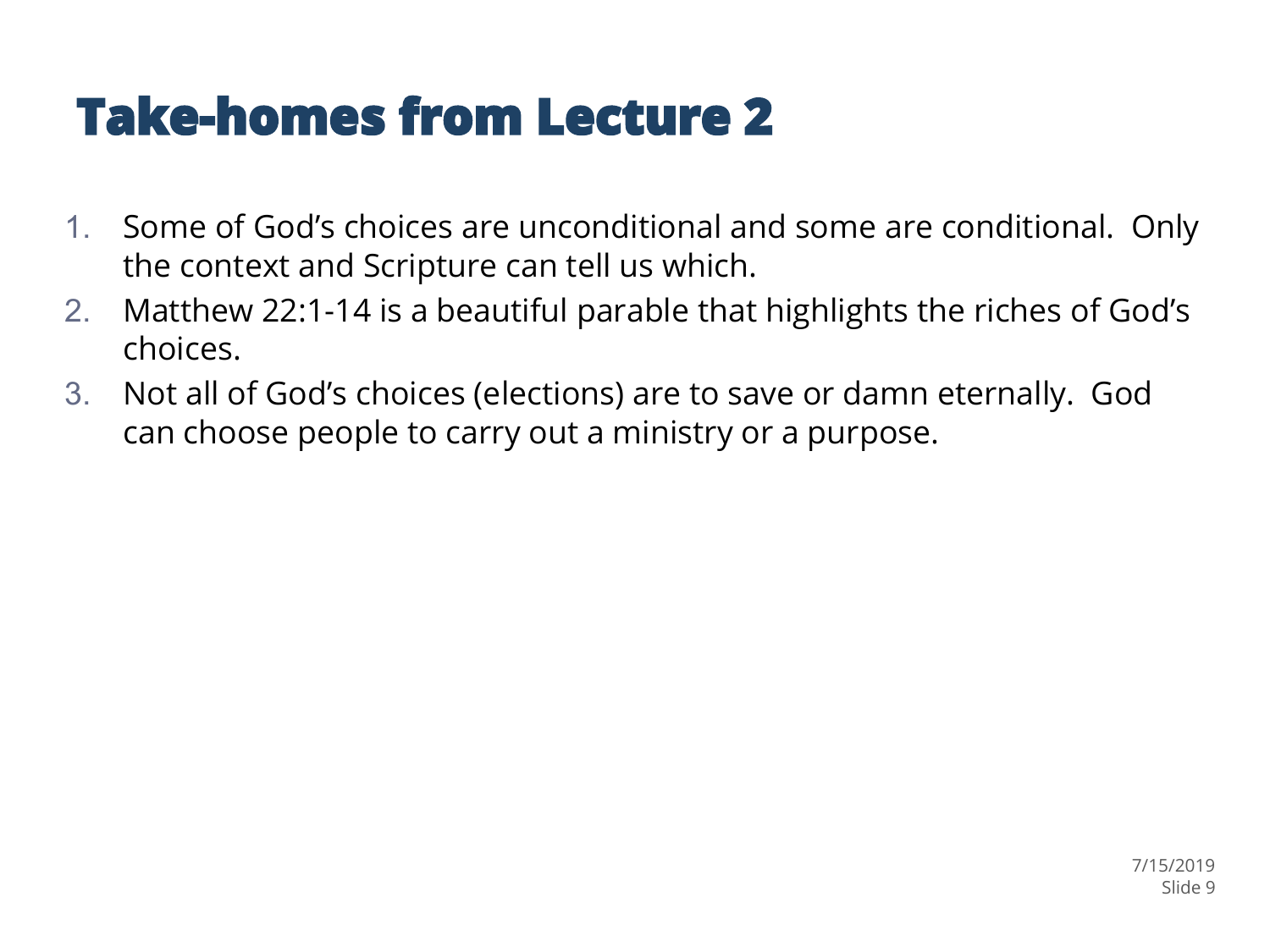### What do you call those who aren't **Calvinists?**

Arminian?

There are several proposals:

- Traditionalists
- Provisionists: God is glorified in his love and provision for all
- Extensivists (as opposed to exclusivists): "Extensivism men cannot be saved because they will not believe, whereas, in Calvinism, men will not be saved because they cannot will to believe, as decided by God." (R. Rogers)